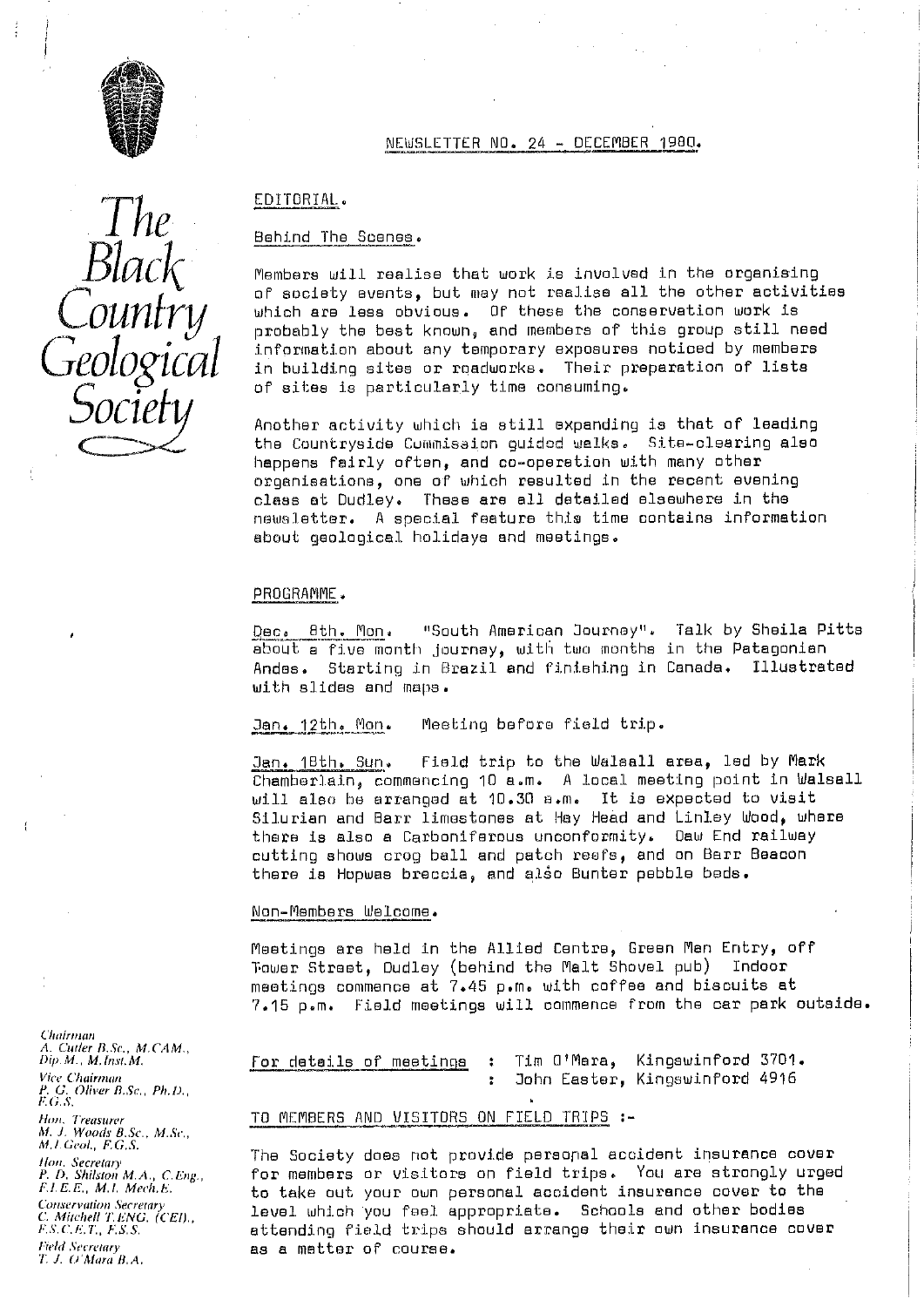#### FUTURE PROGRAMME

| Feb. 23rd.    | Lecture by Mr. Basil Poole, based on his work as an<br>expert in mine surveying. |  |  |
|---------------|----------------------------------------------------------------------------------|--|--|
| March 16th.   | Annual General Meeting and film night.                                           |  |  |
| April 6th.    | Meeting about next field trip.                                                   |  |  |
| April 12th.   | Field trip to the Malverns.                                                      |  |  |
| May 8th-10th. | Weekend field trip to North Wales - Dolgellau area.                              |  |  |
| May 18th.     | Member's night. Several short talks.                                             |  |  |
| June 8th.     | Meeting before field trip.                                                       |  |  |
| June 14th.    | Field trip to the Cotswolds.                                                     |  |  |

# September 11th.

Silurian fossils. Lecture by Dr. I. Strachan.

This first meeting of the winter programme was a lecture given by Dr. I.Strechan of Birmingham University, who has a special interest in the Silurian period. He began by placing the Silurian in the context of the other periods of the Palaeozoic era. The name 'Silurian' was introduced by Sir Roderick Murchison early in the 19th. century to describe the series of rocks he was studying in South Wales and the Walsh Borders. At about the same time Professor Adam Sedgwick was classifying the older rocks of North Wales and to these he gave the general name 'Cambrian'.

As the work of classification progressed it was found that there was some overlap between those two designations, with certain strata being assigned to the Lower Silurian or to the Upper Cambrian. The dispute between the two points of view became somewhat acrimonious and eventually a new period, the Ordovician, was proposed to describe the rocks between the Cambrian and the Silurian. Although the name Ordovician was suggested towards the end of the 19th. century, it was only as recently as 1960 that it received official international recognition. The modern Silurian is therefore only the upper part of Murchison's original classification.

Silurian rocks occur mainly in the Welsh Borderland, the Lake District, southern Scotland and Ireland. Over much of this area there were deep water conditions with a rapid accumulation of sediments, mostly shales and mudstonee, and the fossil fauna consists largely of graptolites. However, in the Midlands, including Dudley, there was a shallower sea condition - the 'Shelf Sea' - with at first sandstones and shales being formed, then later in the period limestones also appeared. The fossil fauna of the Shelf Sea is more interesting and varied than in the deep water area, for besides graptolites there is a wide selection of trilobites, crinoids, corals and brachiopods.

Dr. Strachan described many of the Silurian fossils to be found locally, and illustrated his lecture with a number of slides. He called trilobites the 'most . collectable <sup>l</sup> fossils of these strata, and included among his illustrations some slides showing the compound eye of a trilobite under high magnification, with its myriad of tiny lenses.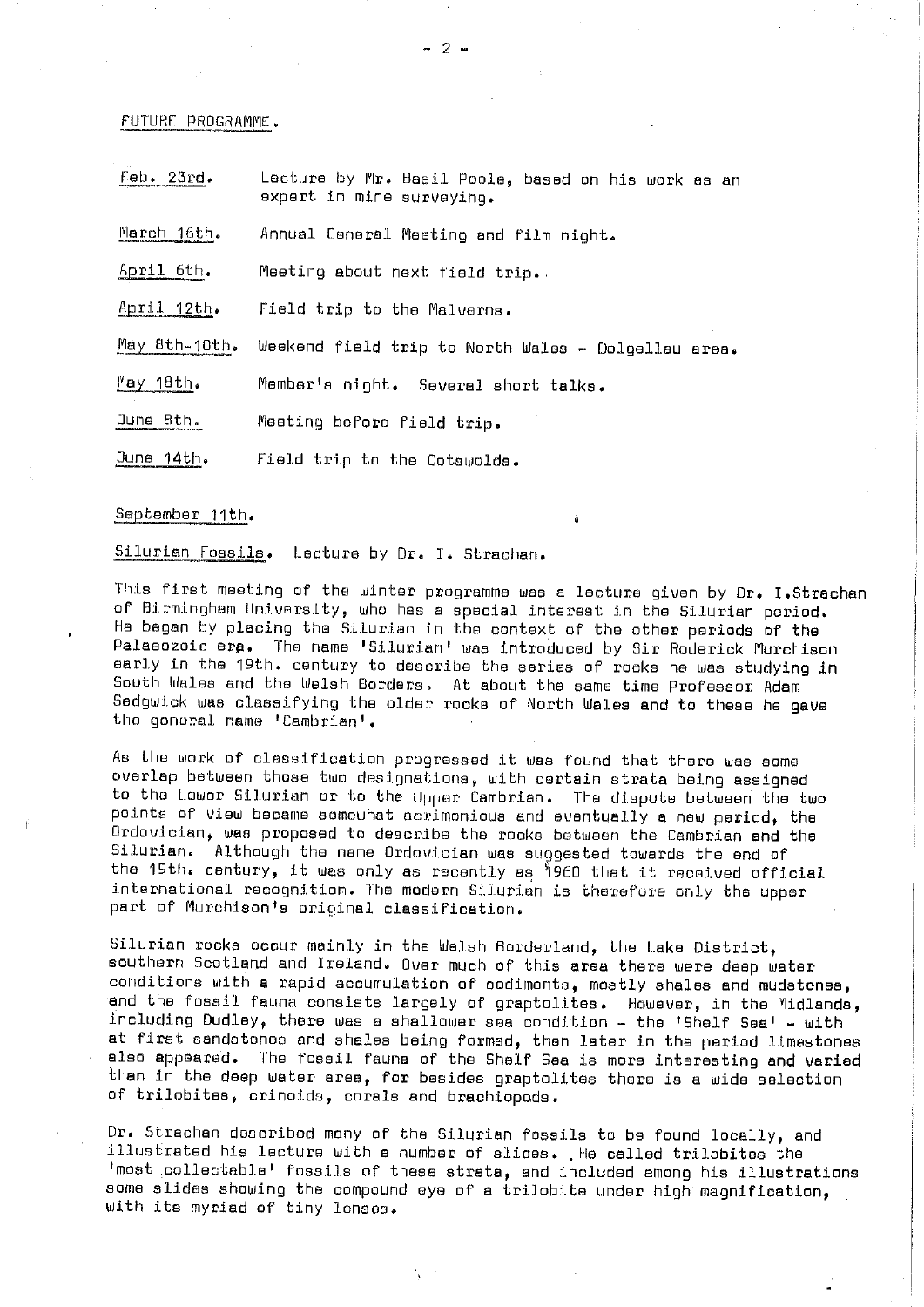Crinoids are also common, as are corals although these rarely form reefs. The chain corals such as Helysites are in fact vertical sheets of tubes which appear as chains when seen in section.

Two other aspects of fossils touched on in the lecture were microfossils, and communities of fossils. Microfoesils are fossils of very small creatures and they are of particular importance in drilling for oil, where, due to the requirements of rapid drilling progress, the material is not brought to the surface as a solid core but as -a continual stream of broken particles. Large fossils are destroyed in the process, but microfossils survive and can be recognised under the microscope. If the parent rock is limestone, this can be dissolved away by hydrochloric acid, leaving behind the microfossils for identification and analysis.

The study of communities of fossils is a relatively new interest and its significance is not yet clear. The idea is to see if certain species are often found in association, forming a recognisable community and to investigate if different types of community are typical of various types of environment, such as depth, temperature or salinity.

A selection of fossils from the Dudley Museum was on show for the lecture, including of course, Calymene blumenbachii, the 'Dudley locust' which appears both on the Dudley coat of arms and this Society's heading.

P'S.

### NATURE CONSERVANCY COUNCIL.

The programme of geological walks for the general public run for the N.C.C. by the B.C.G.S. had a successrul season in 1980. A total of ten walks at Cotwall End, Wrens Nest and Saltwells were led by Society members, end some 300 members of the public joined in. The profits from these walks have been donated to the Society's funds. It was noticeable how much more interest there was in the walks compared with last year.

# September 7th.

# N.C.C. Guided Walk to Doulton's Claypit. Leader - Alan Cutler.

Fifty people met at the Chainshop in Mushroom Green, for this guided walk concerned with history and geology. The restored Chainshop is open to the public on summer Sundays, and since this was the first Sunday in the month, real chainmaking was to be seen.

Heat the middle of the metal bar on the hearth, bend, heat the ends, overlap them around the previous link, flatten them, round them off, finish with a spring hammer, quench splash water on to the fireguerd to cool it, mop brow, return to move number one, repeat ad infinitum but it was time to walk.

A leafy glade along the line of an old mineral railway led to the present Saitwells Inn, near the centre of the Netherton anticline. Here we heard about brine baths, using a well in salt-bearing Downtan Castle sandstone.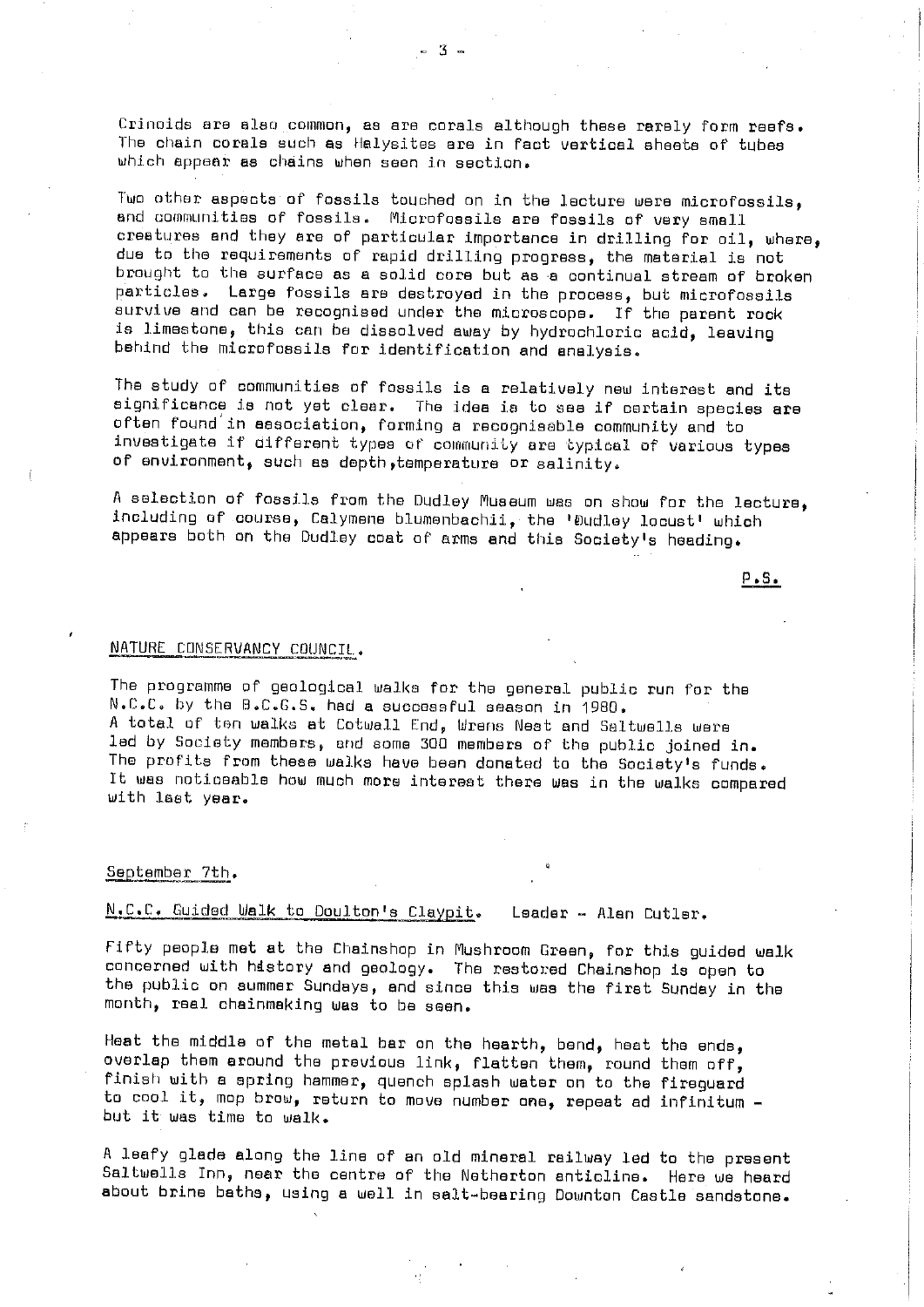Within sight of Round Oak Steel Works, the line of the Thick coal seam was shown by depressions of collapsed bell pits, some dating from the 14th century.

The Claypit itself is a huge quarry, formerly used for fireclay from about 1870 - 1920. It is now a site of special scientific interest because' of having the best exposures of Coal Measures in the Midlands. At the top is a resistant band of ironstone, then shales, coal seams and finally massive sandstone at the base of extensive cliffs.

It was an ideal sunny afternoon for a walk, and people whose ages ranged from one to seventy all appeared to enjoy it.

S.P.

#### LYE SITE OF SPECIAL SCIENTIFIC INTEREST.

We have been asked by the N.C.C. to assist them in clearing the locally important geological exposure at the Hayes Road cutting at Lye, in preparation for its designation as an S.S.S.I. This exposure is 150 metres long, and shows part of the Lye Inlier, Silurian comprising Ludlow beds and Uownton Castle Sandstone, overlain by Coal Measures. A party of society members planned to carry out this work on November 30th, clearing away undergrowth, grass and weeds.

#### GE OLOG ICAL PROCESSES.

The autumn course on the formation of igneous rooks, held at Dudley by Dr. Txer, is about to end. It was well attended, especially by society **members. Since** many members have already attended several evening classes on geology, it was of particular interest in extending their studies further. Perhaps something of a comparable standard could be arranged in the future.

#### GEOLOGICAL HOLIDAYS.

We give here some suggestions and addresses which members might like to consider for their own future plans for holidays or study courses.

1. B.C.G.S. member Peter Knight writes :-

'In addition to the excellent B.C.G.S. field trips this year, I have also been on several individual trips to my favourite part of the country - the Dorset coast, I have spent a total of 16 days there` this year, the latest of ten years of study of the coast and immediate inland sites. In April I covered the Lyme Regis and Bridport coast, and in July the Weymouth area. In October I made a trip to Durlstone Bay and Swanage. I am already planning trips for next year and if anyone would like to partake of one with me, I would welcome the company. I usually go first in May, and stay in pubs or in a tent. If anyone would like to discuss Dorset specimens or anything else, **please see me** at meetings, or telephone 021 - 565 - 1588 after 6.30 p.m.'

### 2. Dorset Coast.

A weekend study based at Swanage, May 16--17th. Apply to Mrs. S. Buchanan, Dept. of Extra-mural studies, University

... A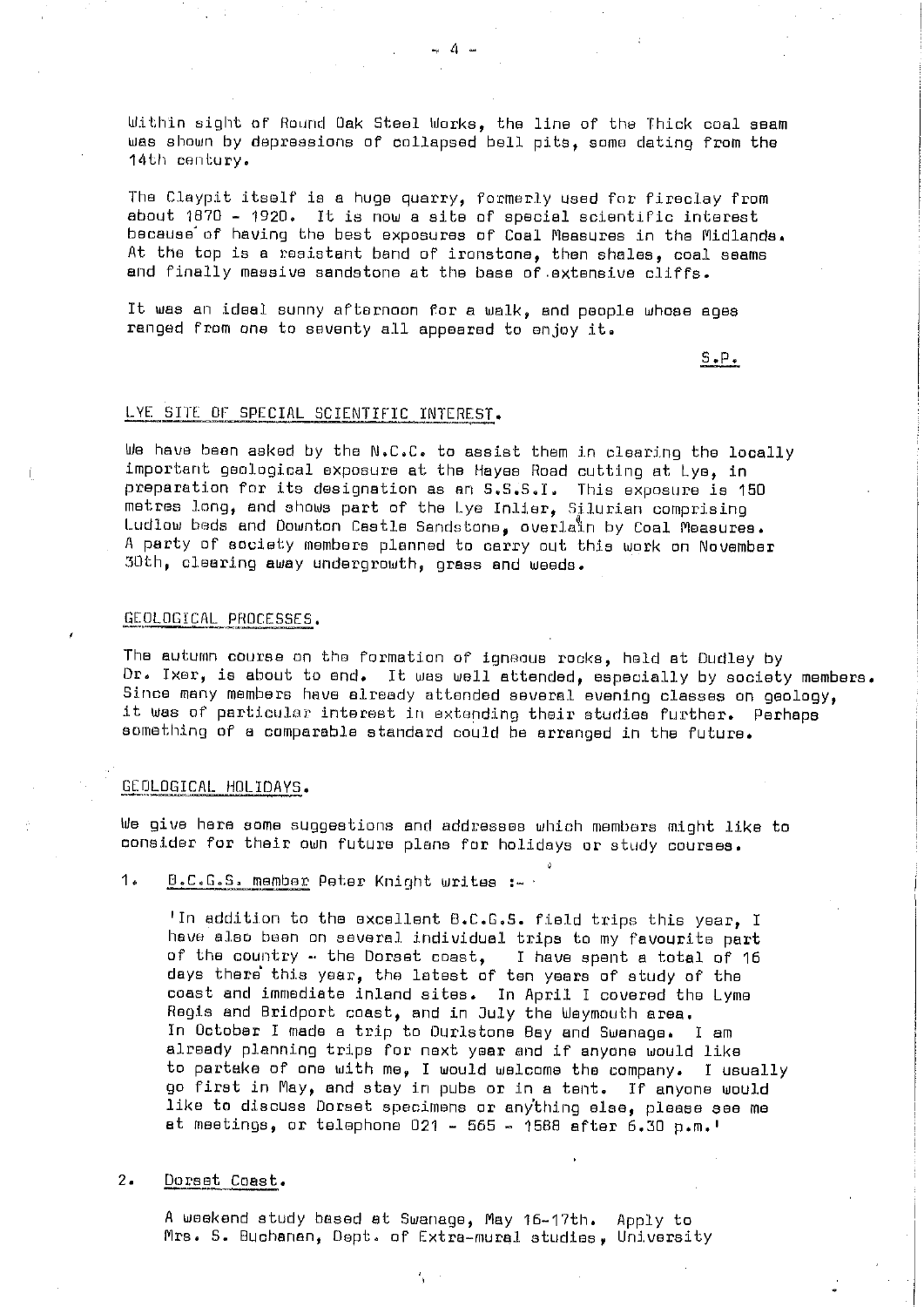of Birmingham, P.O. Box 363, Birmingham B15 2TT.

## 3. Flatford Mill Field Centre.

- a) Rocks, Minerals and the Microscope. Feb. 27th Mar. 1st. Minerals in hand specimen and thin section. Chance to make own thin sections. Foe £36 .00
- b) Rocks and Microscope. Mar. 6th 10th D.U. Tutor. Hand specimens and thin sections. Formation and distribution<br>of rocks. Fee £54.00 fee £54.00

 $-5-$ 

c) Rocks, Identification and History. Mar. 13th - 17th Microscopic study, especially metamorphic. сросіці.<br>Гва £54.ОС

Write to F.J. Bingley, Flatford Mill Field Centre, East Bargholt, Nr. Colchester, for details,

## 4. Peak National Park Study Centre.

Losehill Hall, Castleton, Derbyshire 530 2WB. Various weekend and week long courses centred on the Peek National Park.

## 5. University oP Bristo]..

a) Field excursion to Connemara May 22nd - 30th. Based at Roundstone. Dalradian metamorphic, ultrabasics, granites, fold structures. e £12.00 plus about £90.00 travel expenses.

u

- b) Bay of Naples, based at Sorrento, geology and archaeology, May 6th - 27th if still possible after recent disaster.
- c) Fieldwork sites in Forest of Dean. Teachers' residential course, Littledean, April 6th - 8th. Total Fee about £25.00
- d) Building stones of Gloucester. One day Mar. 7th. Details not yet available.
- e) Crystallography. Jan. 17th 10th. Symmetry, systems, Miller indices. At university.

Fee about £4.20

Some other details from Hon. Sec. or Editor. Apply to :-Staff Tutor in Geology Dept. of Extramural Studies, 32 Tyndall's Park Road, Bristol BS8 1HR.

6. Field Studies Council.

These centres provide a variety of courses including geology. General enquiries to :- Education Officer, Field Studies Council, Preston Montford, Montford Bridge, Shrewsbury SY4 1HW.

 $\mathcal{L}$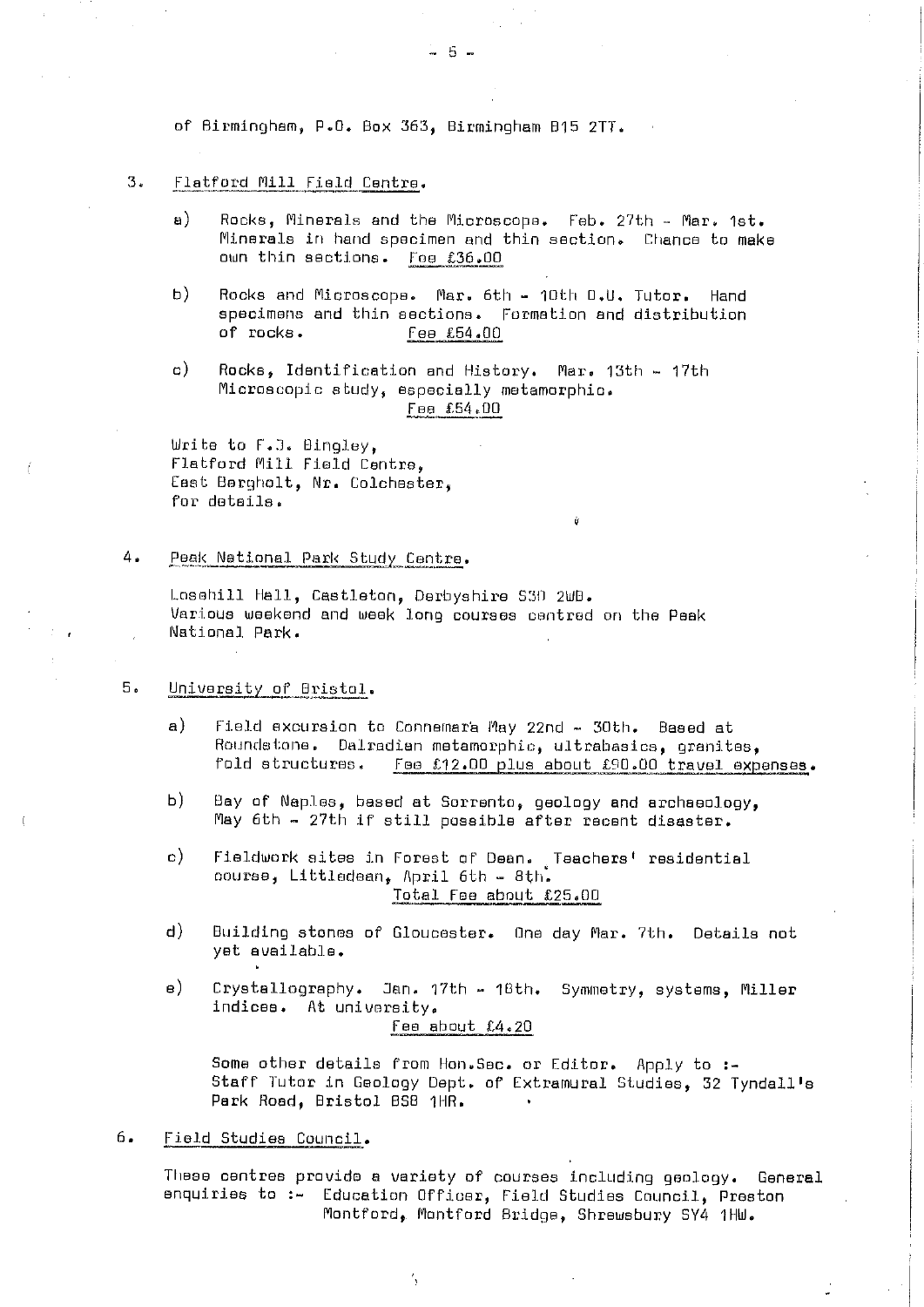### Other Cantres :-

- a) Maihem Tern Field Centre, Settle, Yorks. BD24 9PIJ.
- b) Drapers Field Centre, Rhyd-y-Crenau, Bettws-y-Coed. Gwynedd, LL24 OHO.
- c) Slapton Ley Field Centre, Slapton, Kingsbridge, Devon. TQ7 2QP.
- d) Orielton Field Centre, Pembroke, Dyfed. SA71 SEZ.
- a) Dale Fort Field Centre, Haverfordwest, Dyfed. SA62 3RD.
- f) Juniper Hell Field Centre, Dorking, Surrey. RH5 6DA.
- g) Leonard Wills Field Centre, Nettlecombe Court, Williton, Taunton, Somerset. TA4 4HT.

## 7. Holiday Fellowship Limited.

Includes special interest holidays. 142 Great North Way, Hendon, London. NW4 1Ef. .

u

# B. Nationwide Geology Club.

Summertime geological holidays. 25 Hornbeem Close, Chapeltown, Sheffield, 530 4PS.

# 9. National Institute of Adult Education.

190 De Montfort Street, Leicester. LEI 7GE. publishes a comprehensive list of residential courses.

# Nov. 21st. Social Evening. Black Country Night Out.

This year the Society again sought pastures now for its annual social evening. It took the form of a 'Black Country Night Out' at the Robin Hood Inn at Quarry Bank, The function was held in the well appointed "Citizens 'Theatre', part of the pub, complete with stage and bar.

We were treated to an evening's very professional entertainment, consisting largely or down-to-earth Black Country humour and folk singing, by performers who were masters (end mistresses) of their craft. During the interval we regaled ourselves with excellent faggots and peas, a traditional dish at such functions. About a hundred attended and greatly enjoyed the function, which was very good value for money.

N.P .

Editor :- Sheila Pitts, 4 Siskin Road, Stourbridge. DY9 7HU.

- 6-